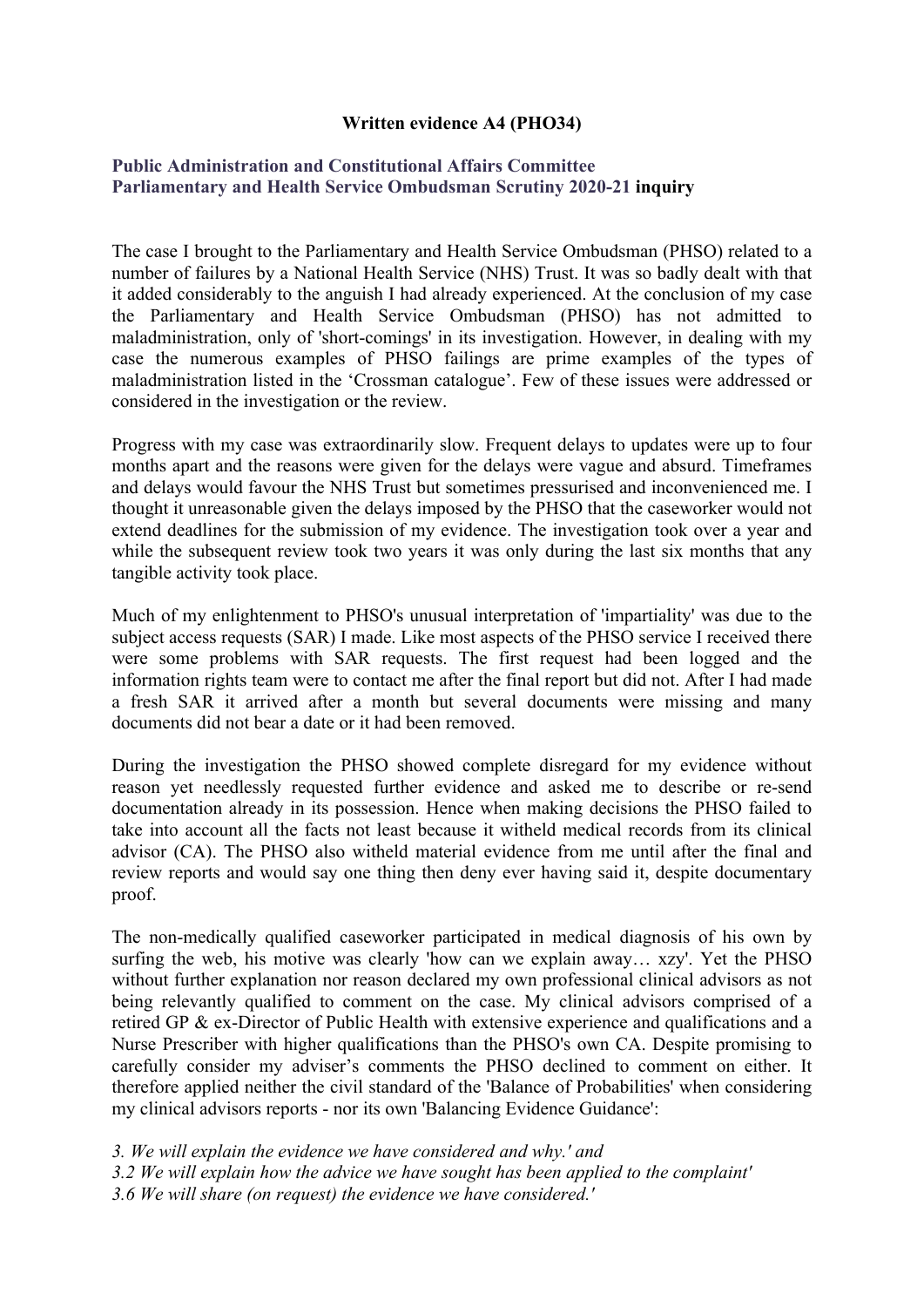In fact, many of the assurances promised in PHSO quality of service charter documents were also noticeably absent. With the typical arrogance of the unaccountable, the caseworker refused to answer reasonable questions and would not direct me to where I may find the information myself. I frequently found such refusals unhelpful, rude and abrupt. Or my question would be ignored. He also advised me that several PHSO 'principles' *do not apply to the reviews of investigations that the PHSO carry out*. Therefore for instance, the key performance indicators (KPIs):

*6. explain the specific concerns we will be looking into;*

*7. explain how we will do our work*

*8. gather all the information we need, including from you and the organisation you have complained about, before we make our decision; 9. share facts with you, and discuss with you what we are seeing*

- do not apply to PHSO reviews of its decisions.

During the investigation and review the caseworker promised but then retracted offers to: a) supply copies of communications with NHS Trust b) expand the scope of the investigation. c) to keep me updated at whatever frequency I preferred. d) to listen to my comments and make changes before the final report e) to supply material evidence with the review report.

Is there any equity at all in how the PHSO handle cases? It argued against every point I made and ignored my evidence. The caseworker refused to explain his reasoning on his decisions. Neither has the PHSO given explanations in the review as to how the frequent and consistent errors of judgement had occurred nor why most of my concerns and evidence were ignored or improperly and unfairly considered during the investigation. Like many other complainants I was 'disbelieved by default'. For instance the caseworker was ready to dismiss one issue because the NHS Trust had deleted my emails, even though I had supplied copies to the PHSO. My pleas for the PHSO to look at a specific documents were ignored, the PHSO subsequently provided selective evidence to the CA to consider and posed general questions to her, avoiding the main issue. In support of the caseworker the anonymous NHS / PHSOemployed CA said that the missing documents were irrelevant to her analysis, but this was later over-turned. The caseworker would subsequently apply his 'interpretation' of the CA's reports. This involved vague unsupported guesses, various rewording and in a couple of instances, complete fabrication.

The caseworker also notified the NHS Trust that I intended to be making a SAR, assured it I had been delayed in this request and asked if there were any objections to its communications being shared. There was further conspiring during the investigation when the caseworker and superior debated whether to withhold CA reports (material evidence) from me until the final report. Similarly, CA reports that informed the review were witheld during the review and not supplied with the report. I believe that was contrary to that stated by Amanda Amroliwala in the 2020 PHSO PACAC Scrutiny Meeting:

*"…not only will we produce that material evidence and explain how we have used it, but if we have not relied on something that has been provided to us, we will also explain why we have not relied on that evidence."*

In the review of its decision the PHSO claimed it did not know how or why the caseworker had made the (fraudulent) decisions he had made and admitted that the CA's analyses could